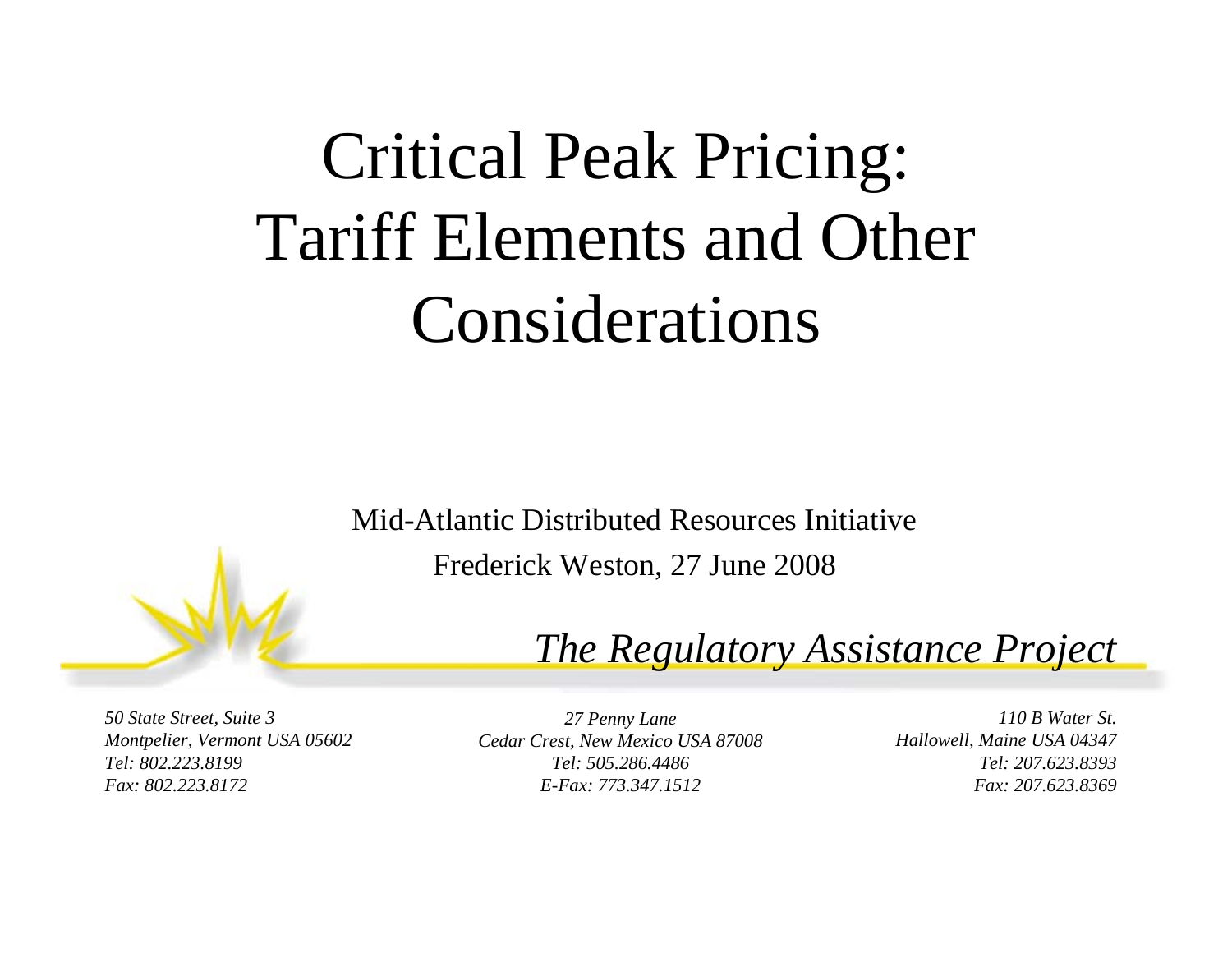# Benefits of Dynamic Pricing

- ¾Closer alignment of retail prices with underlying wholesale costs
- ¾Provides truer economic signals to consumers of the costs of electricity production and delivery
	- Reveals the temporal and geographic value of electricity
- ¾Fairer allocation of costs to those who cause them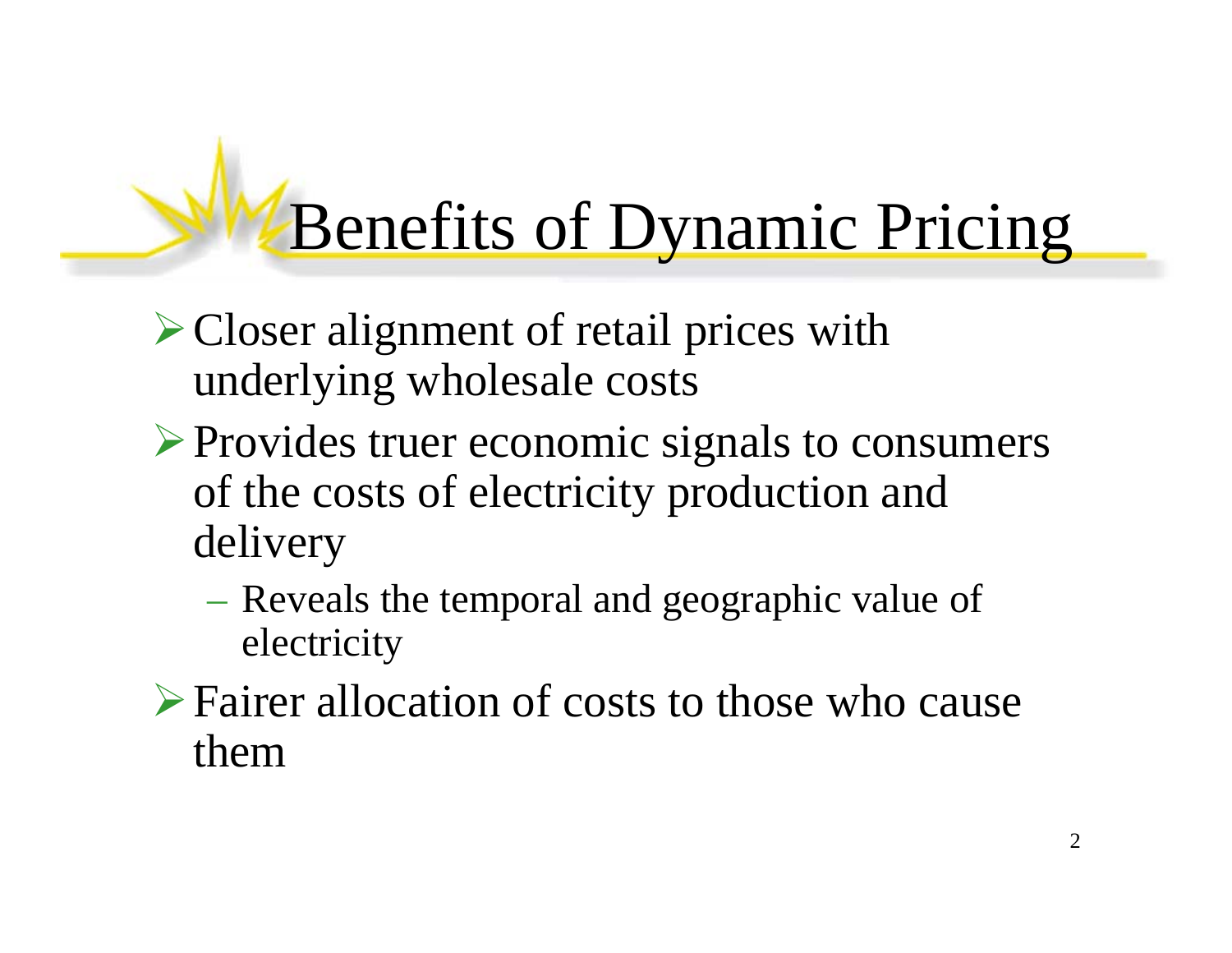## $\triangleright$  California

### – Southern California Edison

- Optional for C&I customers,  $> 500$  kW
- Critical Peaks: Moderate (noon to 3:00 pm) and high (3:00-6:00 pm), summer afternoons, max 6 hrs/day, 12 events/yr (inc 4 tests)
- Rates: Seasonal TOU with CP overlay
	- Choice of CP capacity charges or CP energy charges
- Triggers: temperature, system constraints, SCE's discretion
- Bill protection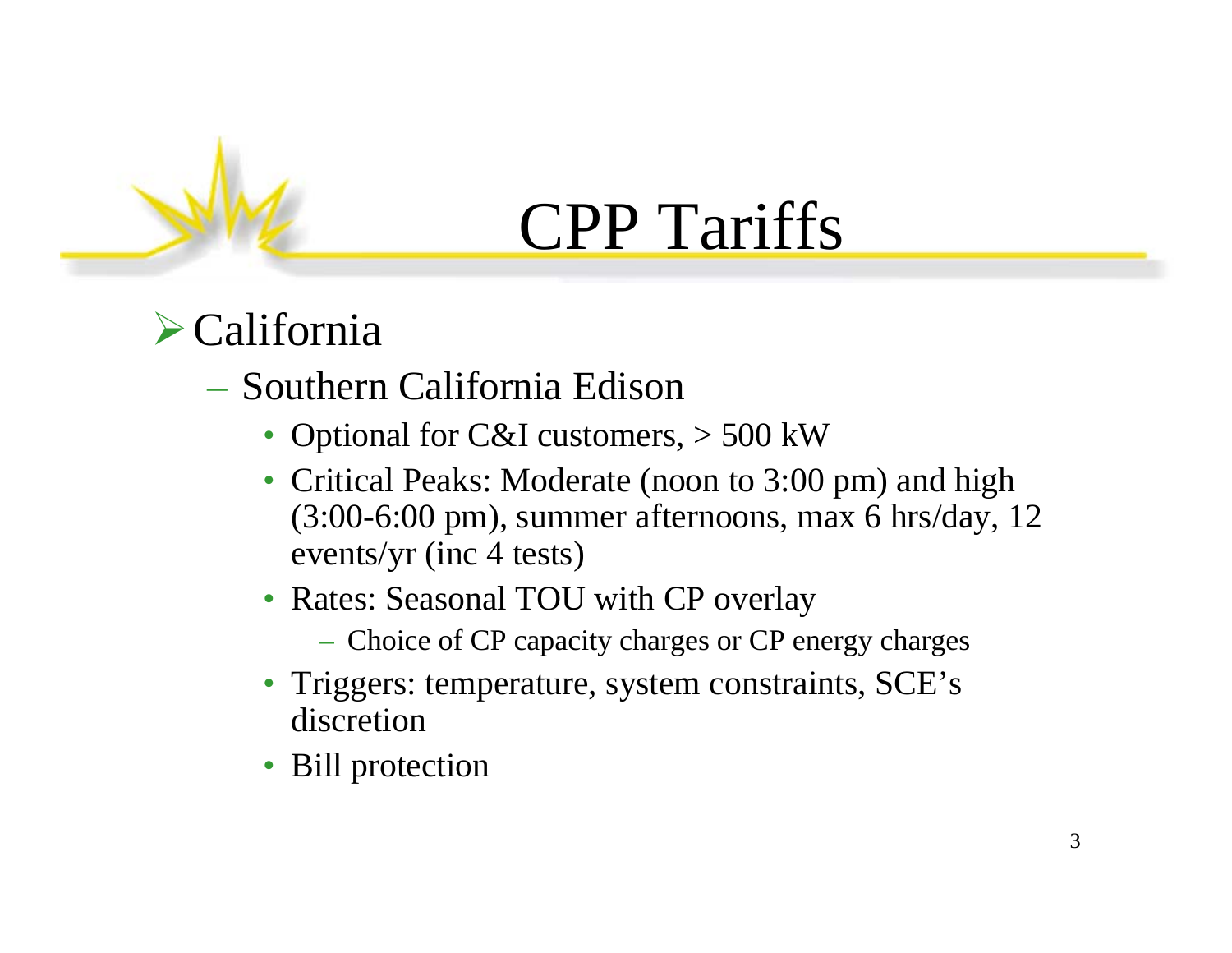## $\blacktriangleright$ California

- Pacific Gas & Electric
	- Optional for C&I customers, > 200 kW
	- Critical Peaks: Moderate (noon to 3:00 pm) and high (3:00-6:00 pm), summer afternoons, max 6 hrs/day, 12 events/yr (inc. 4 tests)
	- Rates: Seasonal TOU with CP (energy) overlay
	- Triggers: temperature, system constraints, PG&E's discretion
	- Bill protection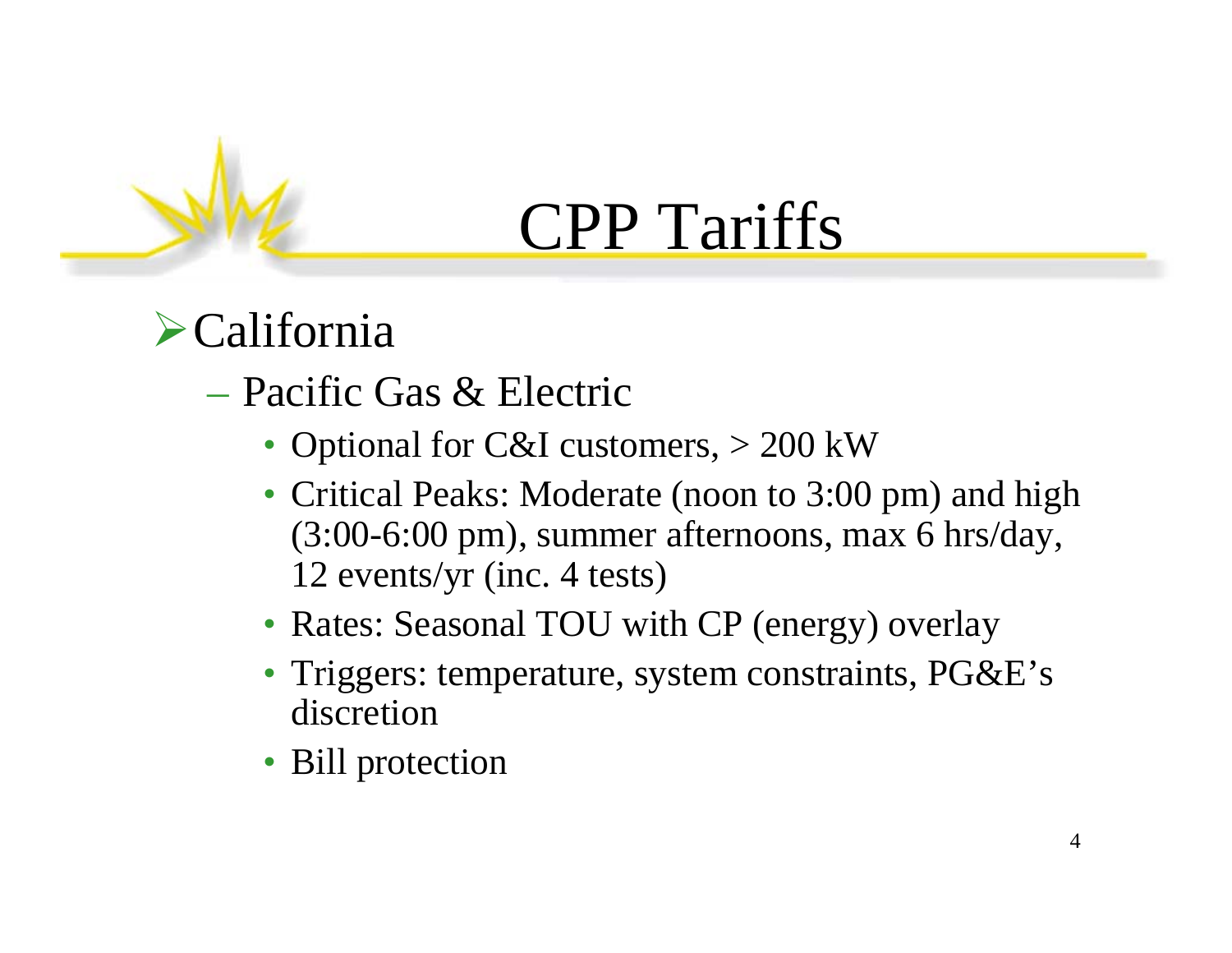### $\blacktriangleright$  California

### – San Diego Gas & Electric

- Optional for C&I customers,  $> 20$  kW
	- Choice of "default" or "emergency" CP tariff: CPP-E is marked by significantly higher CP price and lower non-CP prices
- Critical Peaks:
	- CPP-D: 11:00 am-6:00 pm, summer weekdays, max 7 hrs/day, max 18 events/yr (inc. 4 tests)
	- CPP-E: max 6/hrs/day, 4 days/week, 40 hrs/mo, 80 hrs/yr
- Rates: Seasonal TOU with CP (energy) overlay
- Triggers: temperature, system constraints, SDG&E's discretion
- Bill protection (NA for CPP-E)
- Capacity reservation (NA for CPP-E)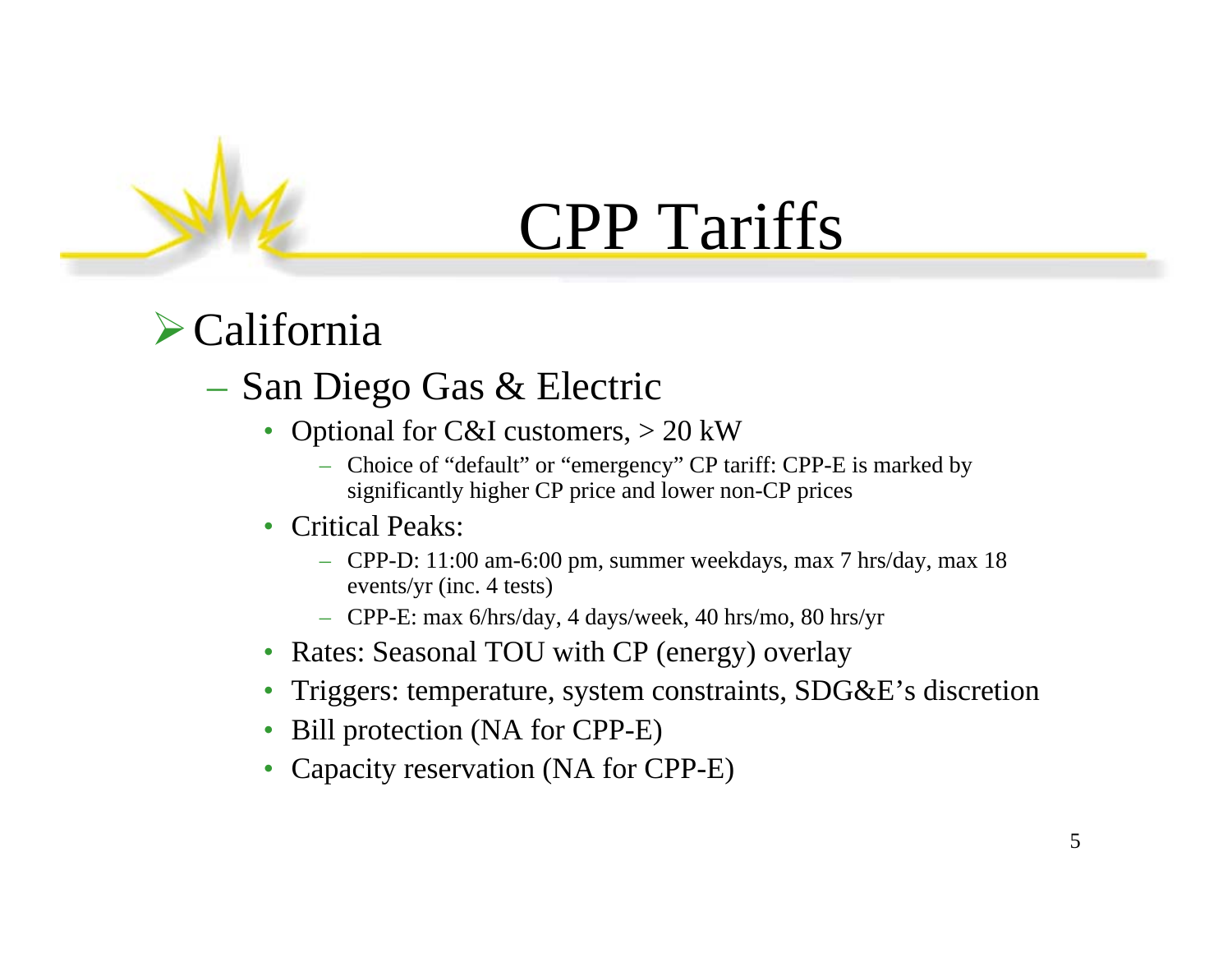## ¾Florida

### – Gulf Power

- Optional for residential customers
- Critical Peaks: Anytime, max 1% of hrs/yr (according to website)
- Rates: Seasonal TOU (low, medium, high) with CP (energy) overlay
	- Fuel cost adjustments applicable
- Triggers: Gulf Power's discretion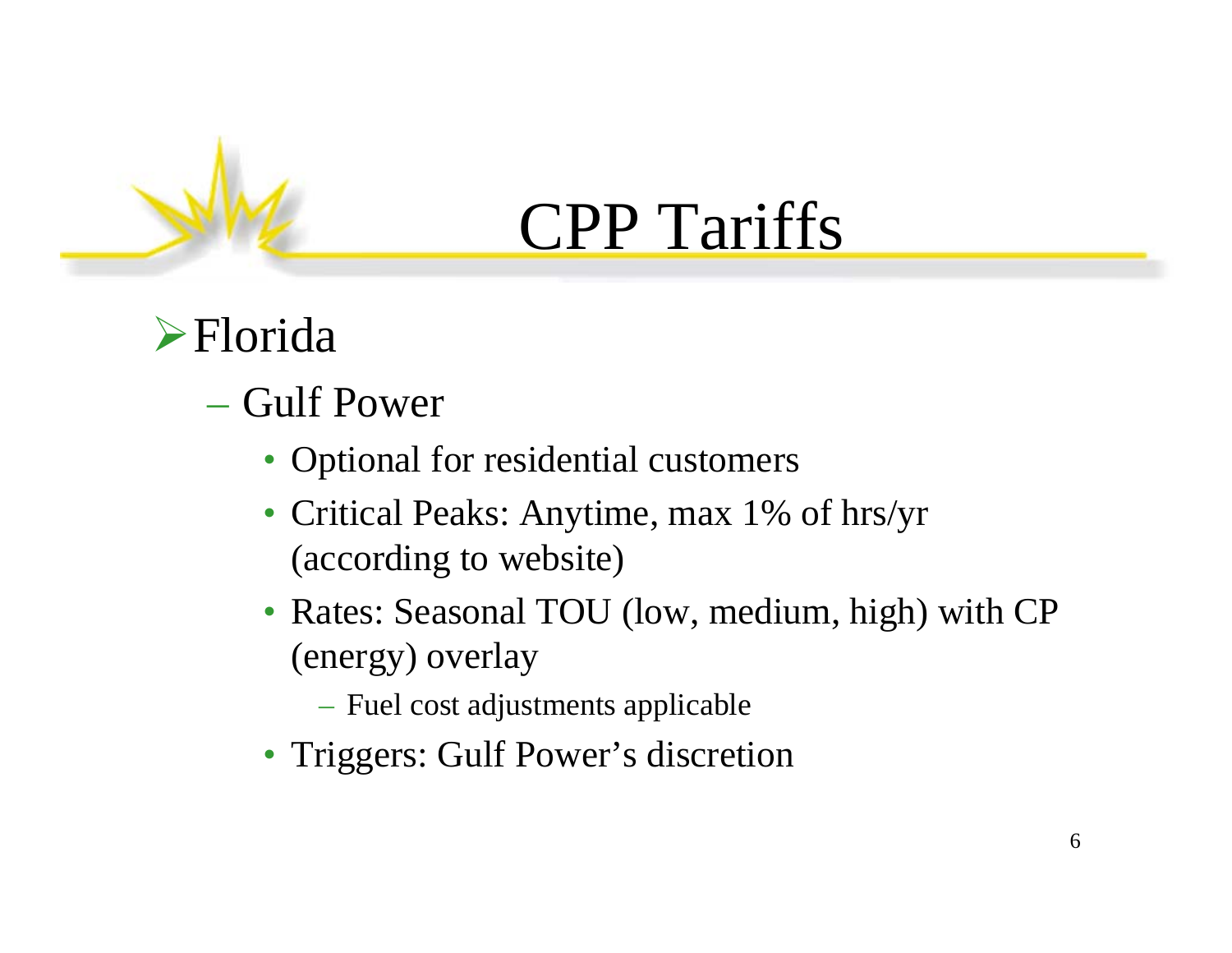## $\triangleright$ Virginia

### – Dominion

- Experimental (pilot) for residential customers
- Critical Peaks: max 5 hrs/event, 2 events/day, 25 events/yr, max 125 hrs/yr
- Rates: Seasonal TOU with CP (energy) overlay
	- Fuel cost adjustments applicable
- Triggers: Dominion's discretion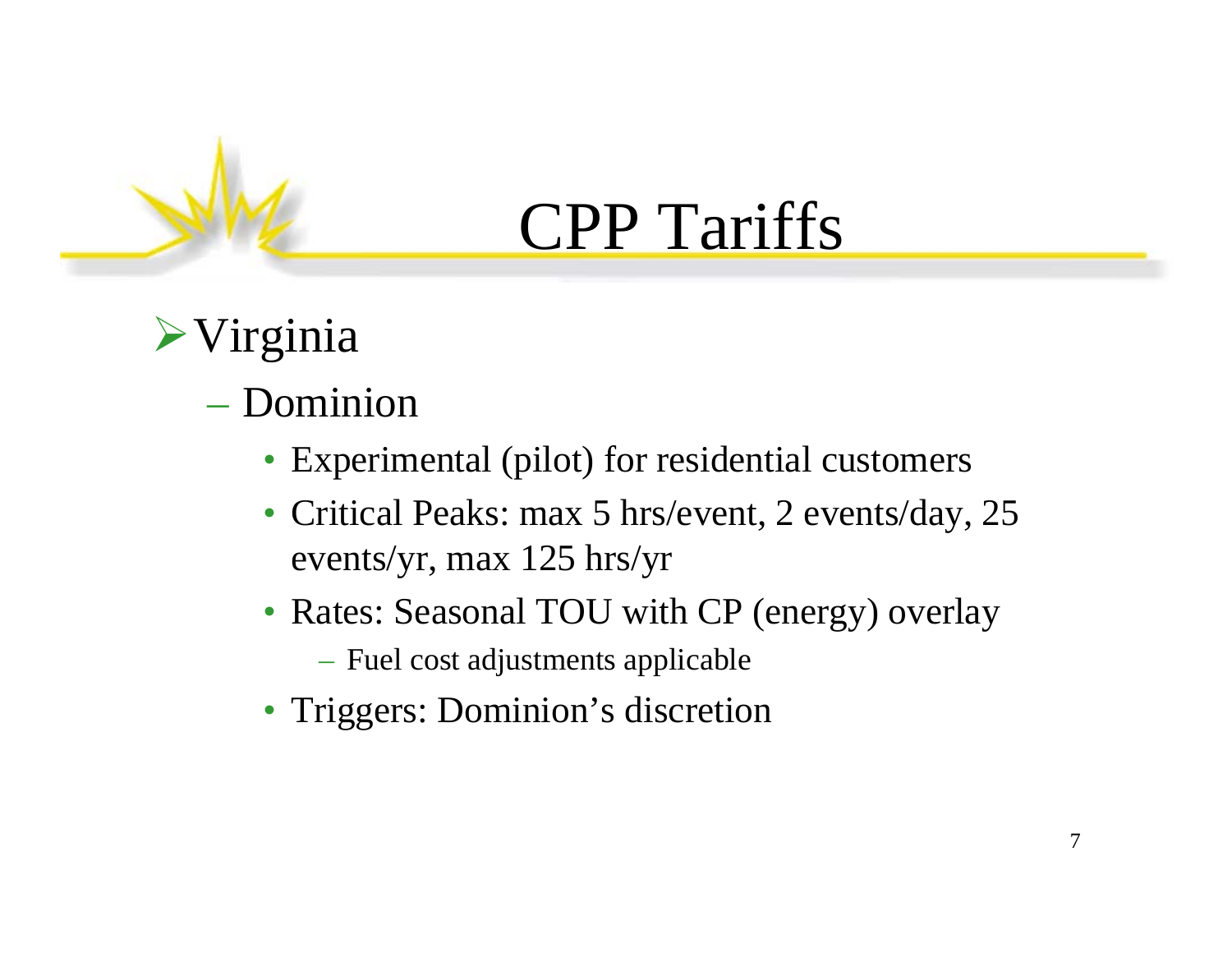## $\triangleright$  Vermont

### – GMP

- Optional for C&I customers > 200 kW
- Critical Peak: 150 hrs/yr, max 8 hrs/event
- Rates: TOU with CP (energy and demand) overlay
- Trigger: Company discretion, after market price exceeds \$100/MWh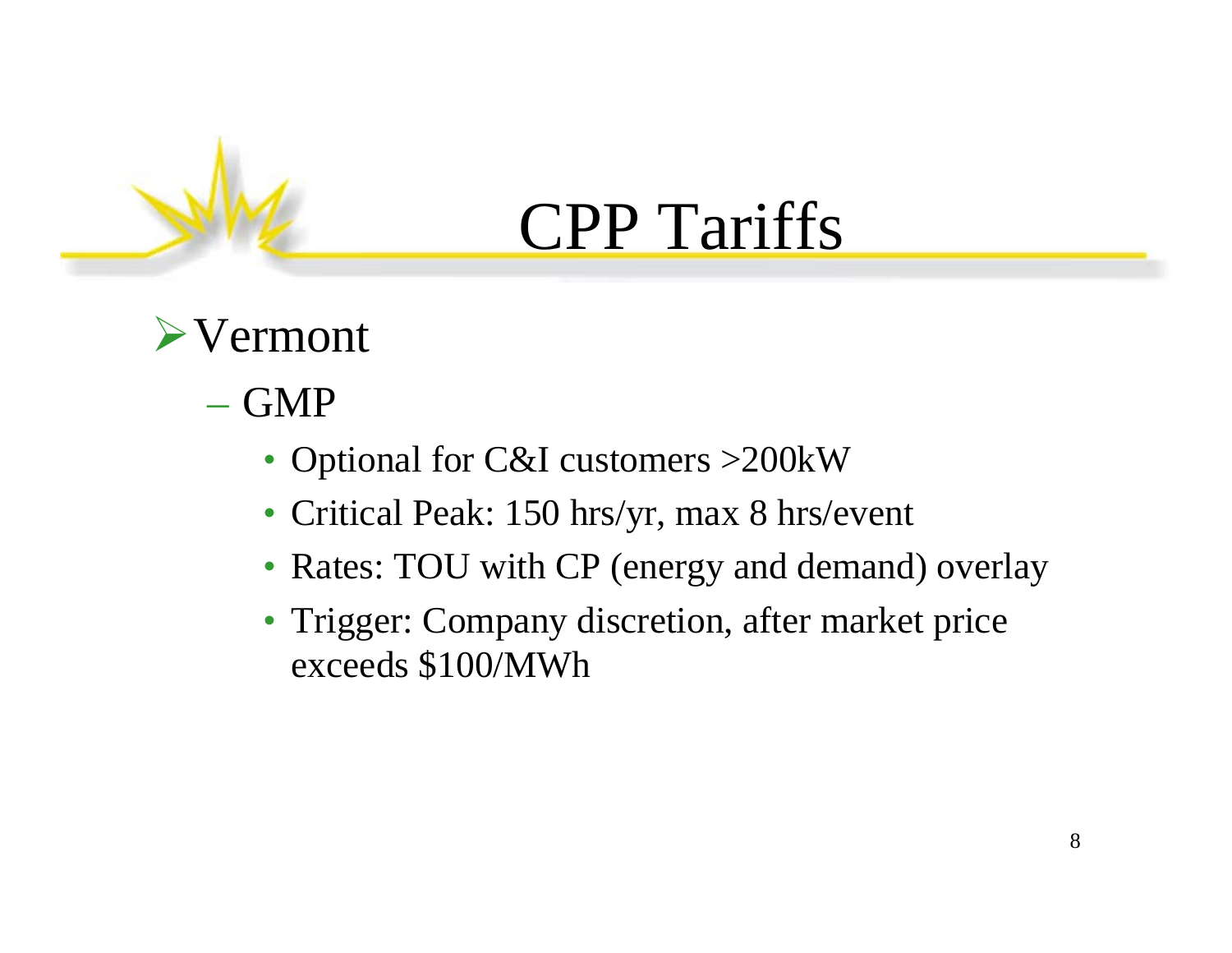# Typical CPP Tariff Elements

## $\triangleright$  Applicability

- Demand or energy thresholds
- Default or voluntary
- Metering requirements
	- Interval, remote access
- ¾Rates
	- Time-of-use and seasonal differentiation
	- Critical peak prices
		- Pre-determined or market-based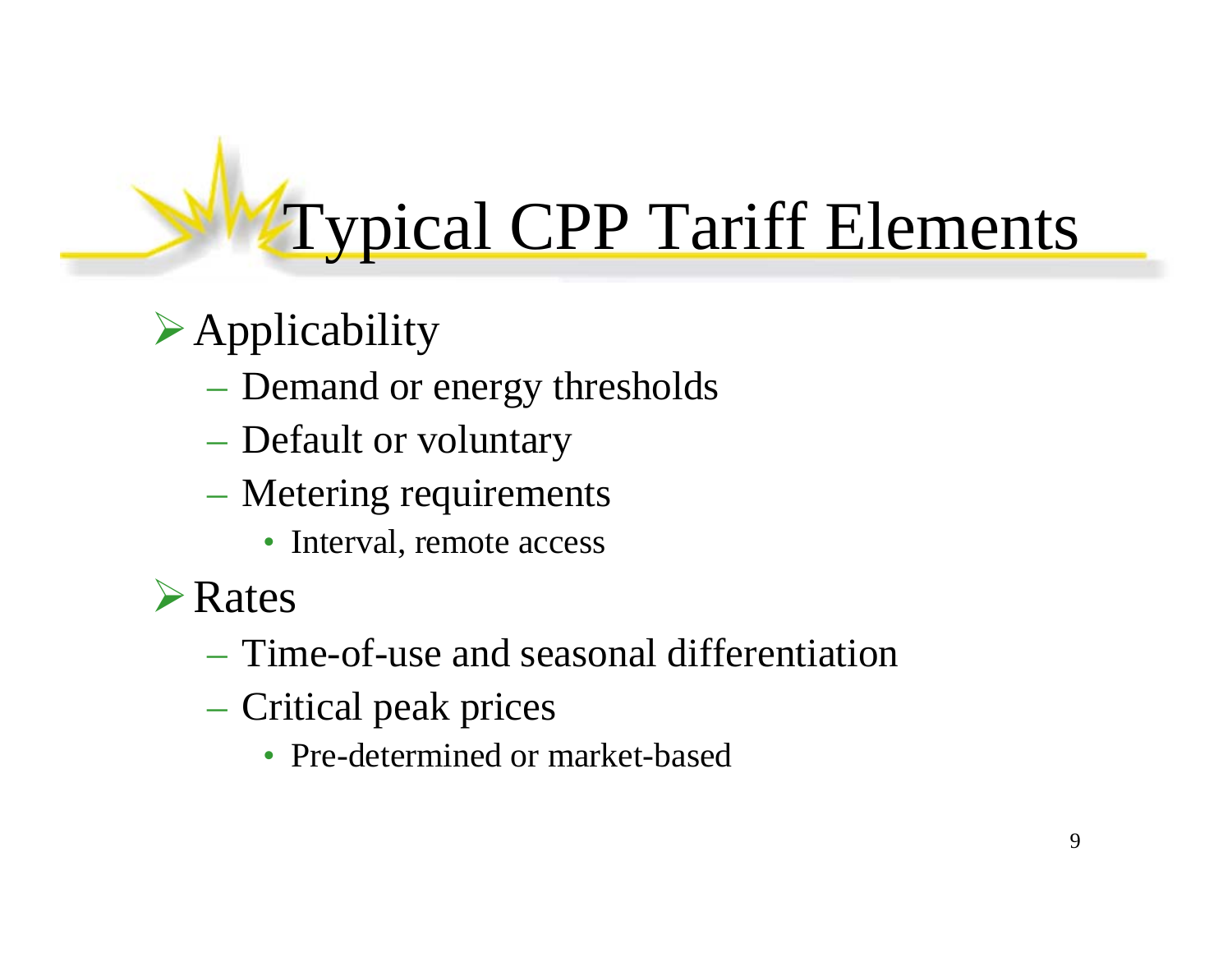# Typical Tariff Elements

## $\blacktriangleright$  Definitions

- ¾Nature of customer's participation in other demand response programs
- $\triangleright$  Minimum term of service under the tariff

## ¾Other conditions

- "Bill protection" for first 12 months
	- The lower of the bill under the CPP rates or the bill under the otherwise applicable tariff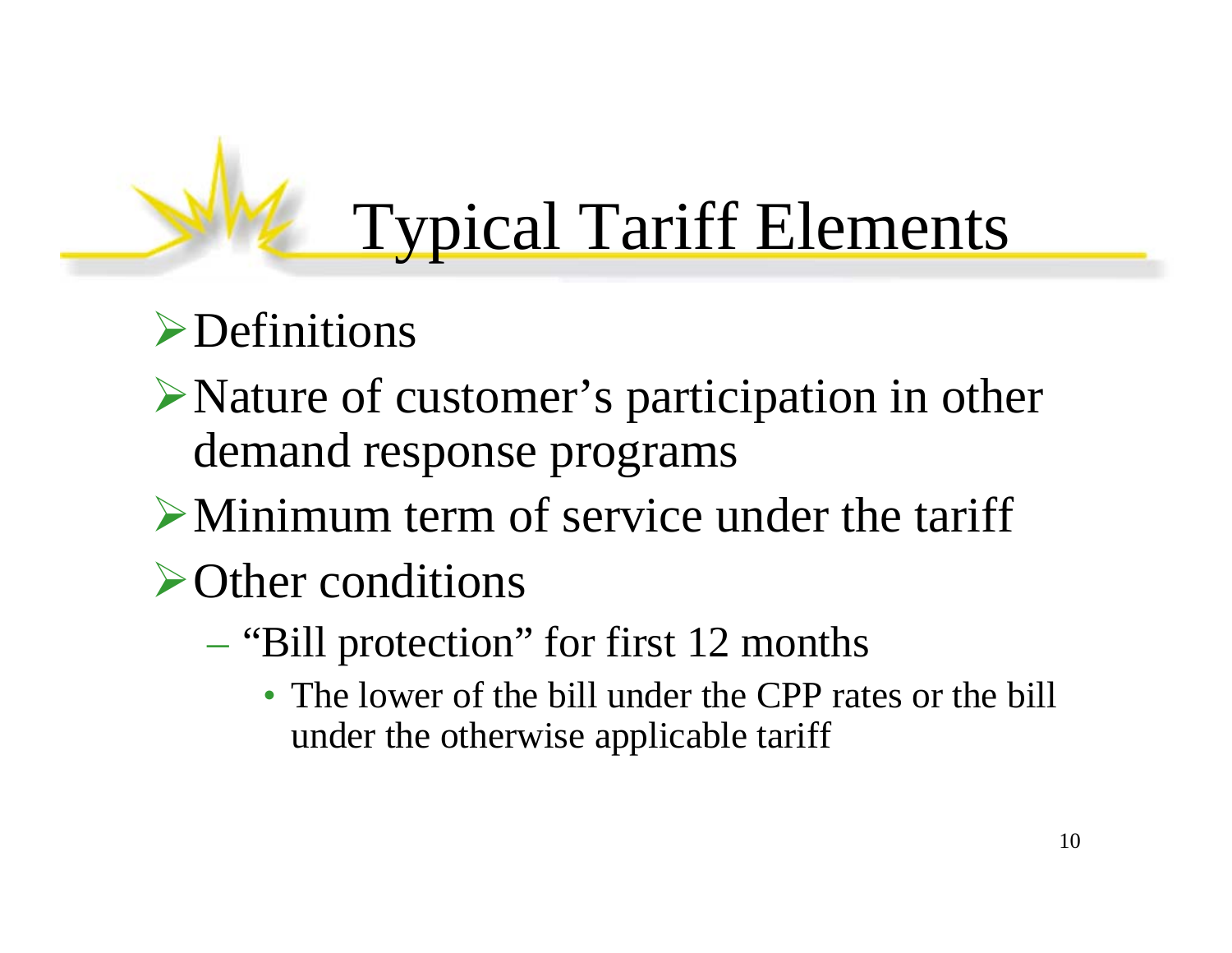# Typical Tariff Elements

## ¾Capacity reservation

- Option to specify and pay for a maximum amount of demand not subject to CPP charges
	- Priced in  $\frac{S}{K}W$ -month
- ¾Critical peak events
	- Triggers: temperature, system constraints
	- Number, duration
	- Notification requirements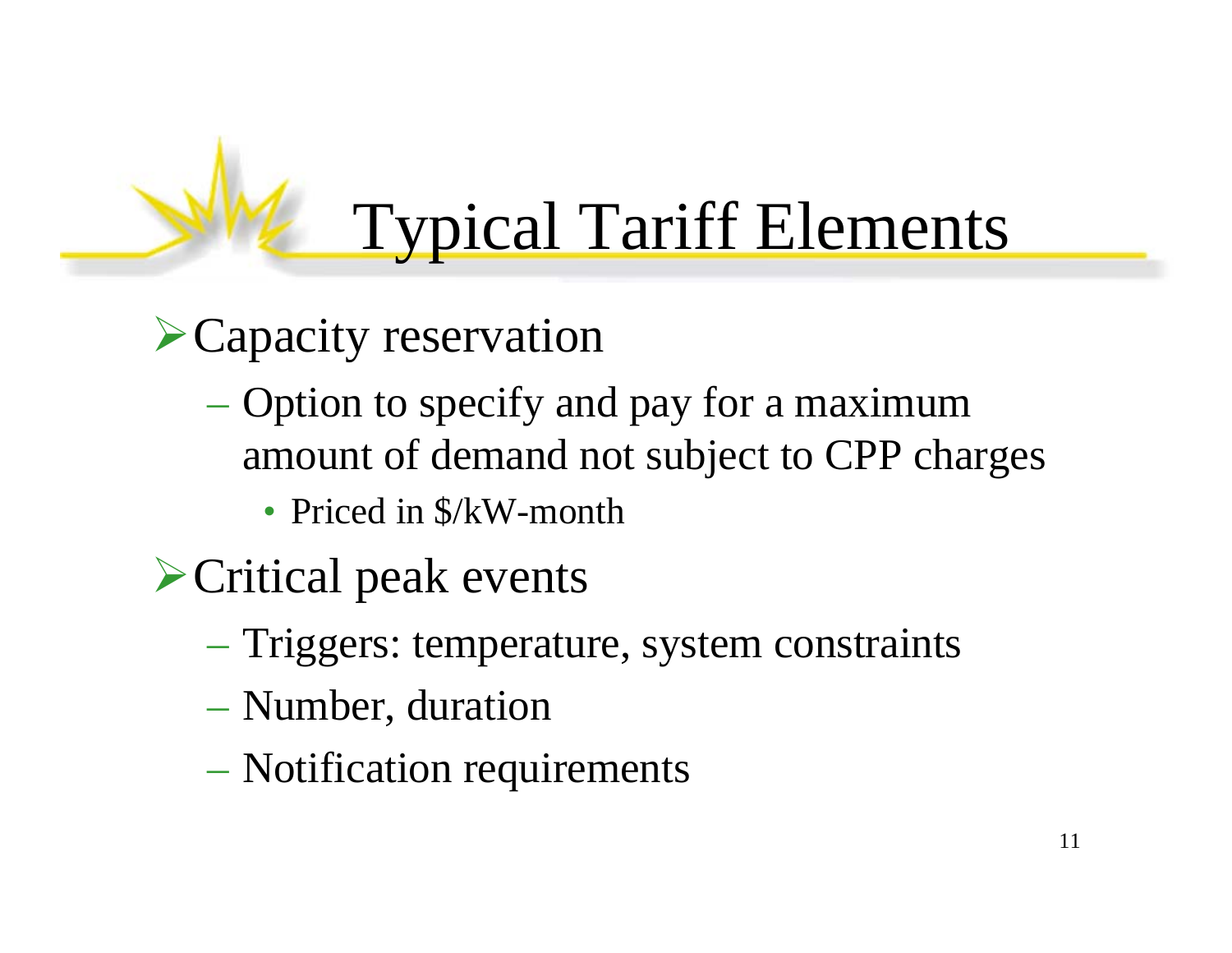# Issues for Tariff Design

¾Impacts on revenue collection

- T&D: Recognizing potential changes in billing determinants to assure sufficient revenues
	- Decoupling reduces or eliminates this problem
- Commodity: Squaring retail prices with underlying wholesale prices (costs)
	- Avoiding windfalls or shortfalls
	- Relationship to bidding for default service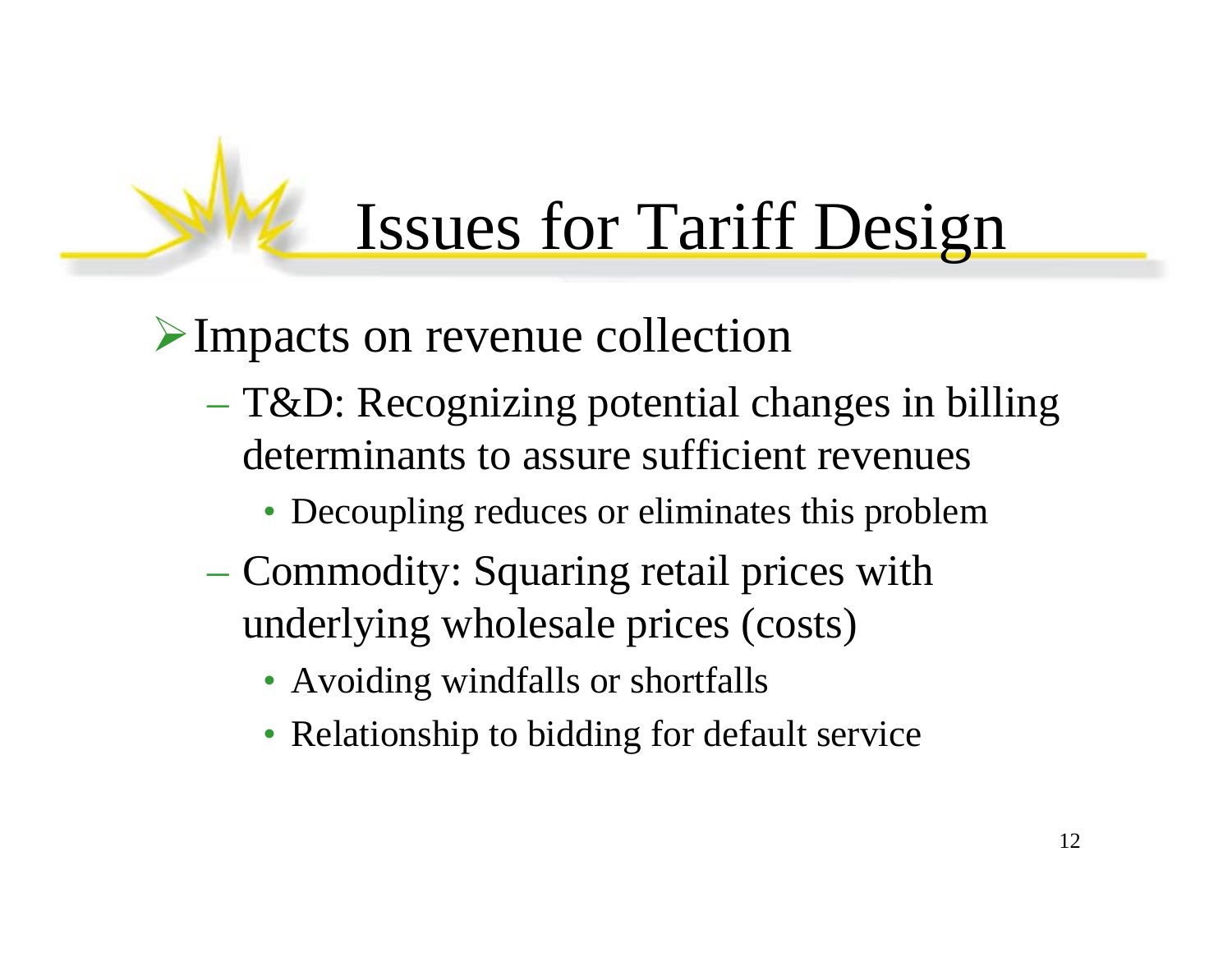## Issues for Tariff Design

¾Procurement of default service?

- $\blacktriangleright$  Typically today
	- Classes and rate designs specified in RFP
	- Suppliers bid prices at which they're willing to serve
		- State-by-state variations on this theme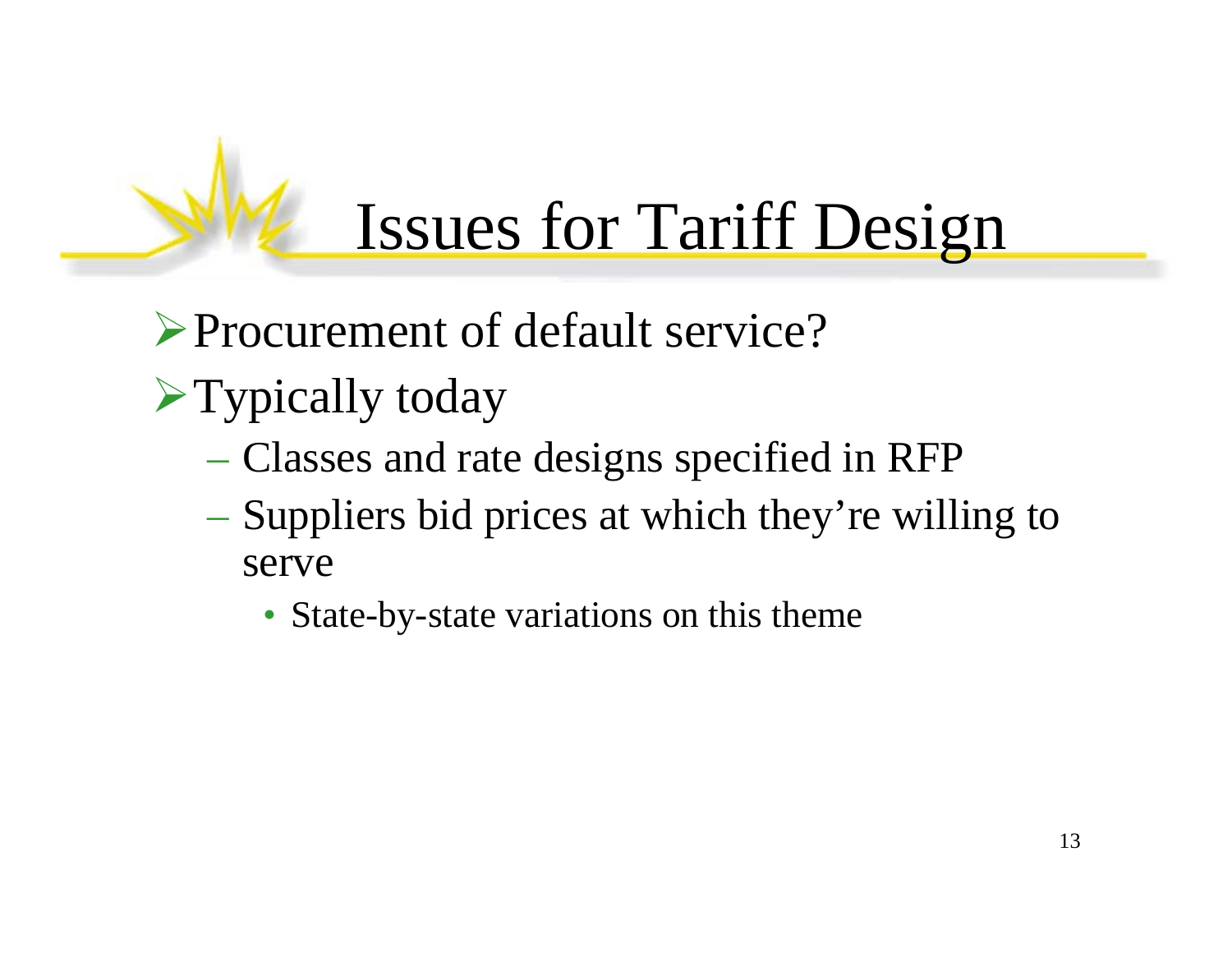# Dynamic Pricing and Basic Service

- ¾ A dynamic rate structure, e.g., CPP, needn't change approach to procurement – or does it? Approach and theory:
	- RFP sets the terms of the CPP program
		- Historic load shapes and billing determinants
		- Underlying rate design: flat rate or TOU?
		- Number and duration of CP events, possibly even the CP price
	- Bidders bear and value the risk (positive or negative?) of price-induced demand response
		- Reflected in bid prices
		- Price-induced demand response should benefit providers by yielding better load factors: cut peaks, cut costs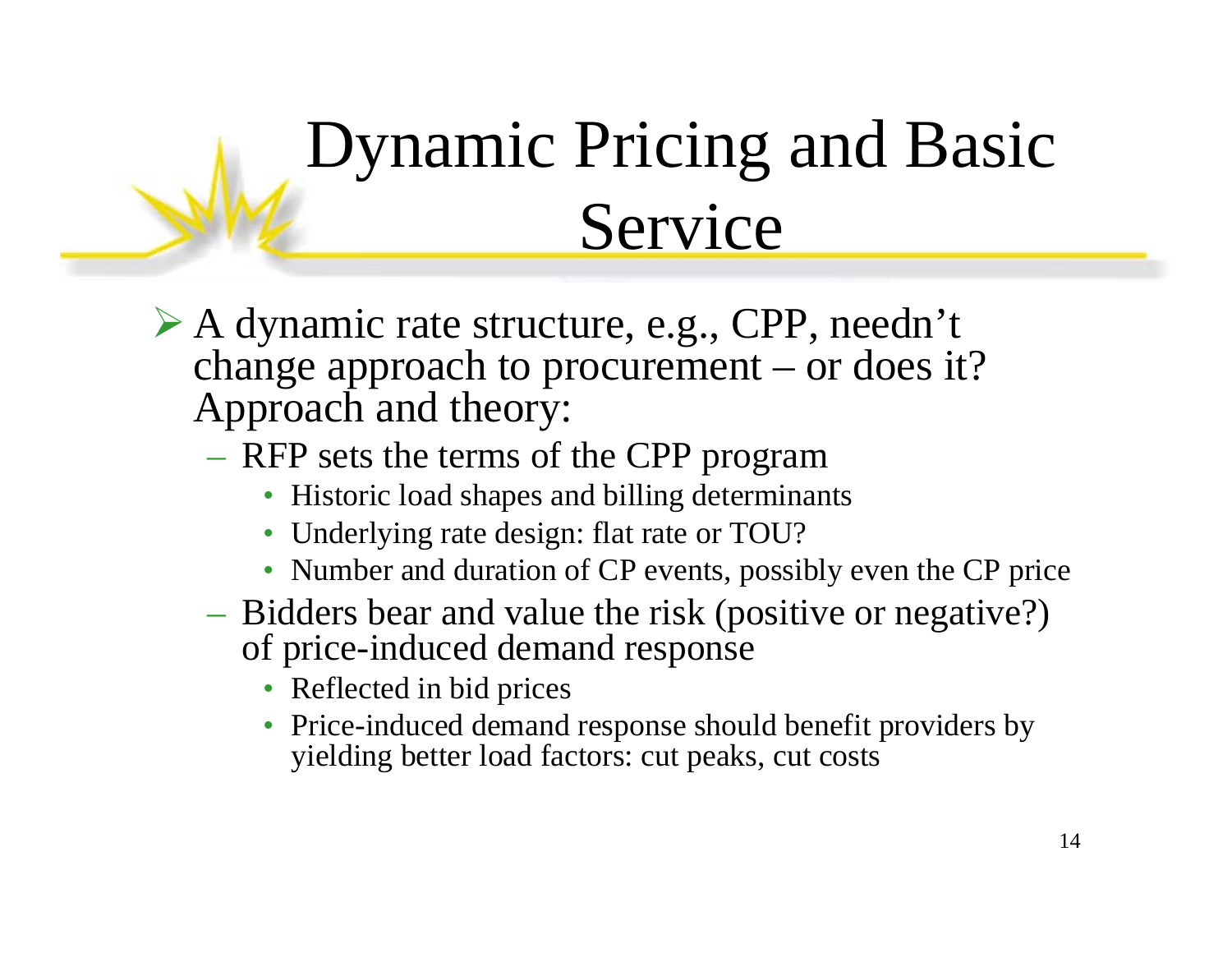# Dynamic Pricing and Basic Service

- ¾ Some experience with basic service procurement suggests that competitive wholesale suppliers (unlike competitive retail suppliers) are not particularly interested in providing products with more dynamic pricing structures
	- In MD, suppliers ignored the request for TOU prices. BGE reverse-engineered TOU prices from the winning bids' flat rate offers
		- Note: both participating customers and suppliers benefit from the demand response that the TOU prices elicit—yet, for whatever reason, the benefits were not enough to cause the suppliers to develop the prices themselves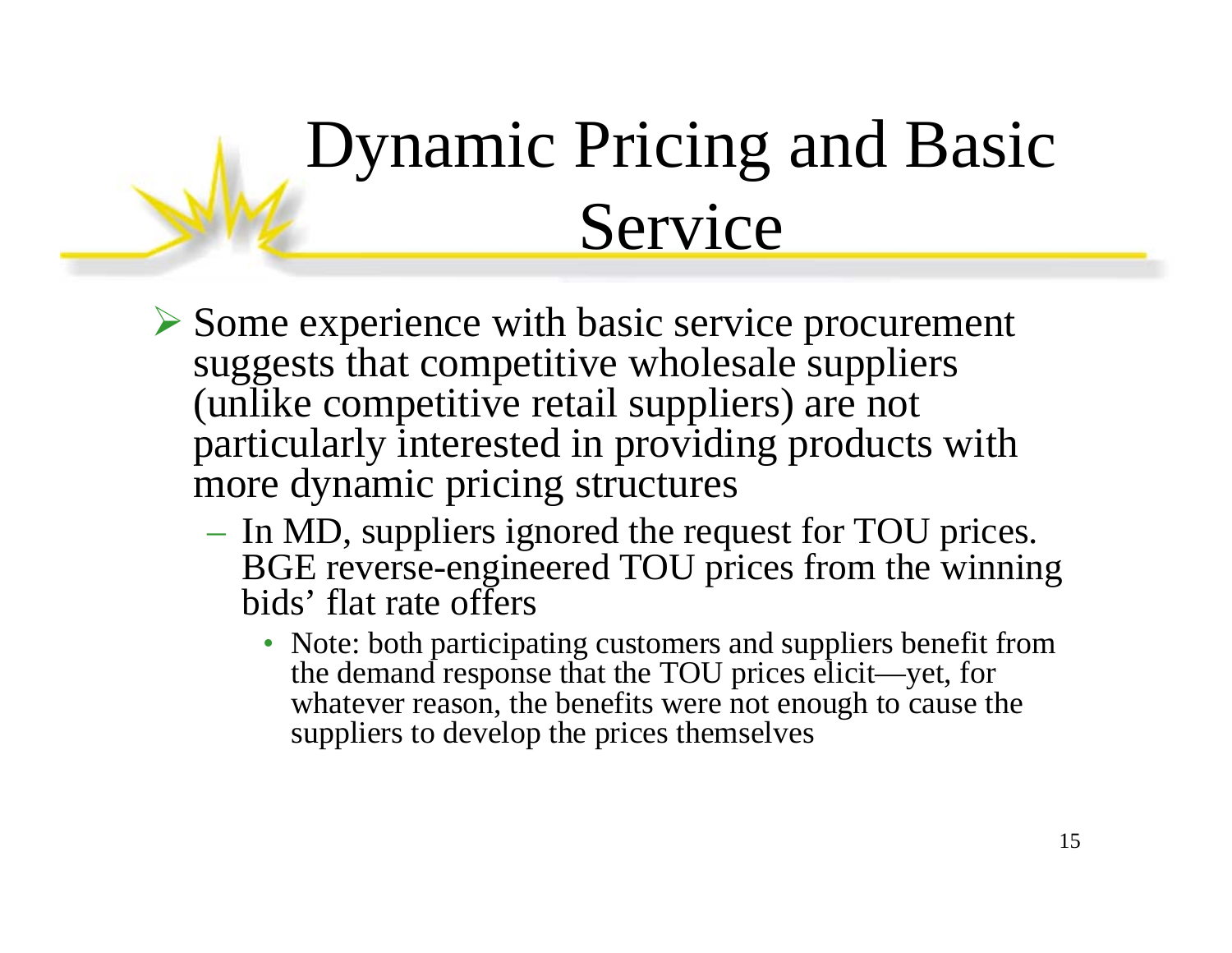# Dynamic Pricing and Basic Service

- ¾ Given this, there's concern that suppliers will ignore basic service RFPs that call for, say, critical peak pricing
	- States may have to specify certain elements of a CPP tariff, including possibly the price
	- Extreme: the state specifies the rate structure and prices for each rate element, then calls on suppliers to say much they'd be willing to provide service at those rates
		- Responses could be positive, negative, or zero
			- If positive, customers would see credits on their bills; if negative, surcharges.
			- Does this address supplier concerns?
	- Or, slice procurement of basic service by baseload, intermediate, and peaking
		- Would this capture the hedge premium?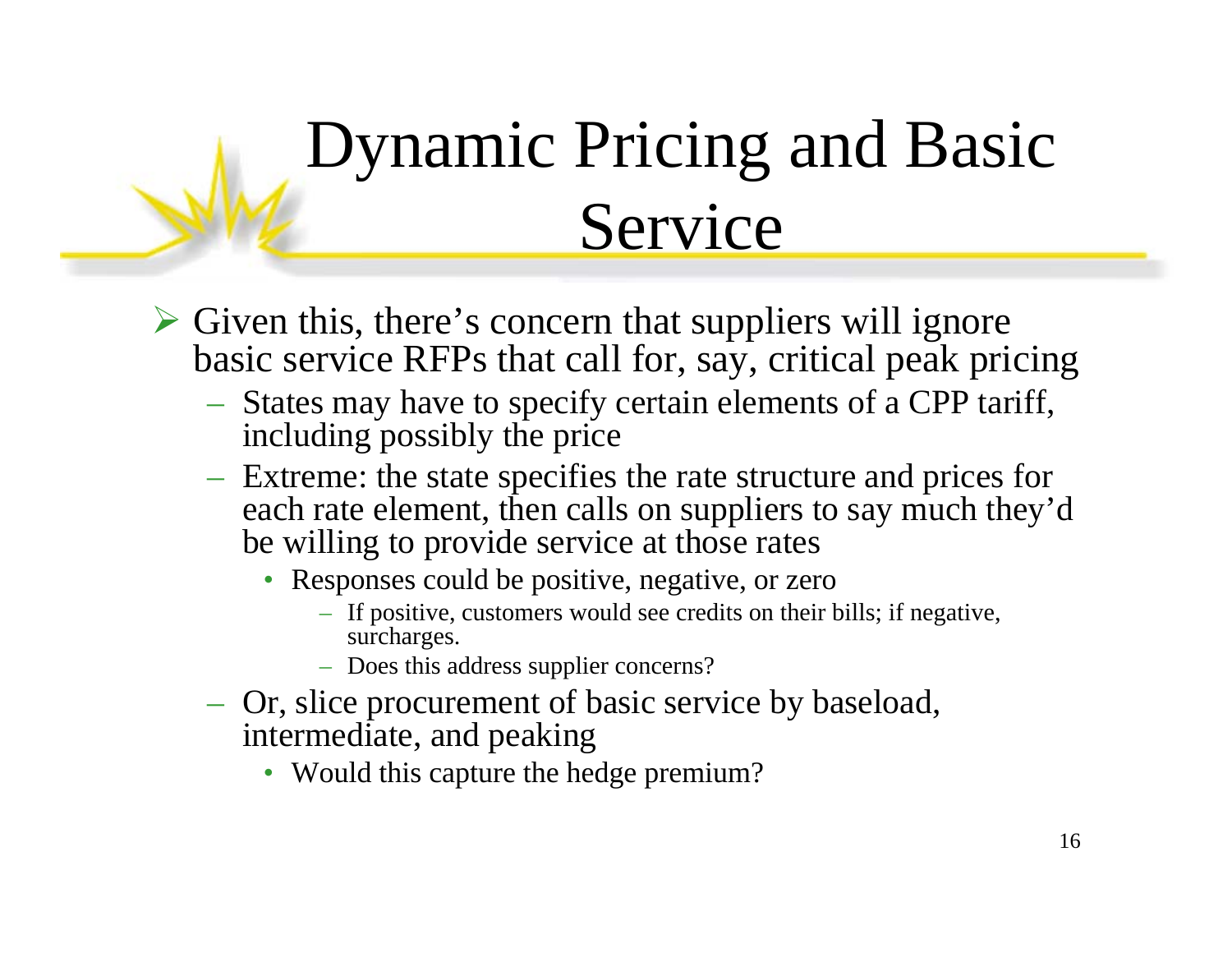# Issues for Tariff Design

¾Impacts on utility billing systems?

- Difficulties dealing with significant changes to rate structures?
- ¾How to estimate and capture for customers the hedging premium embedded in average rates?

– Is real-time pricing the answer?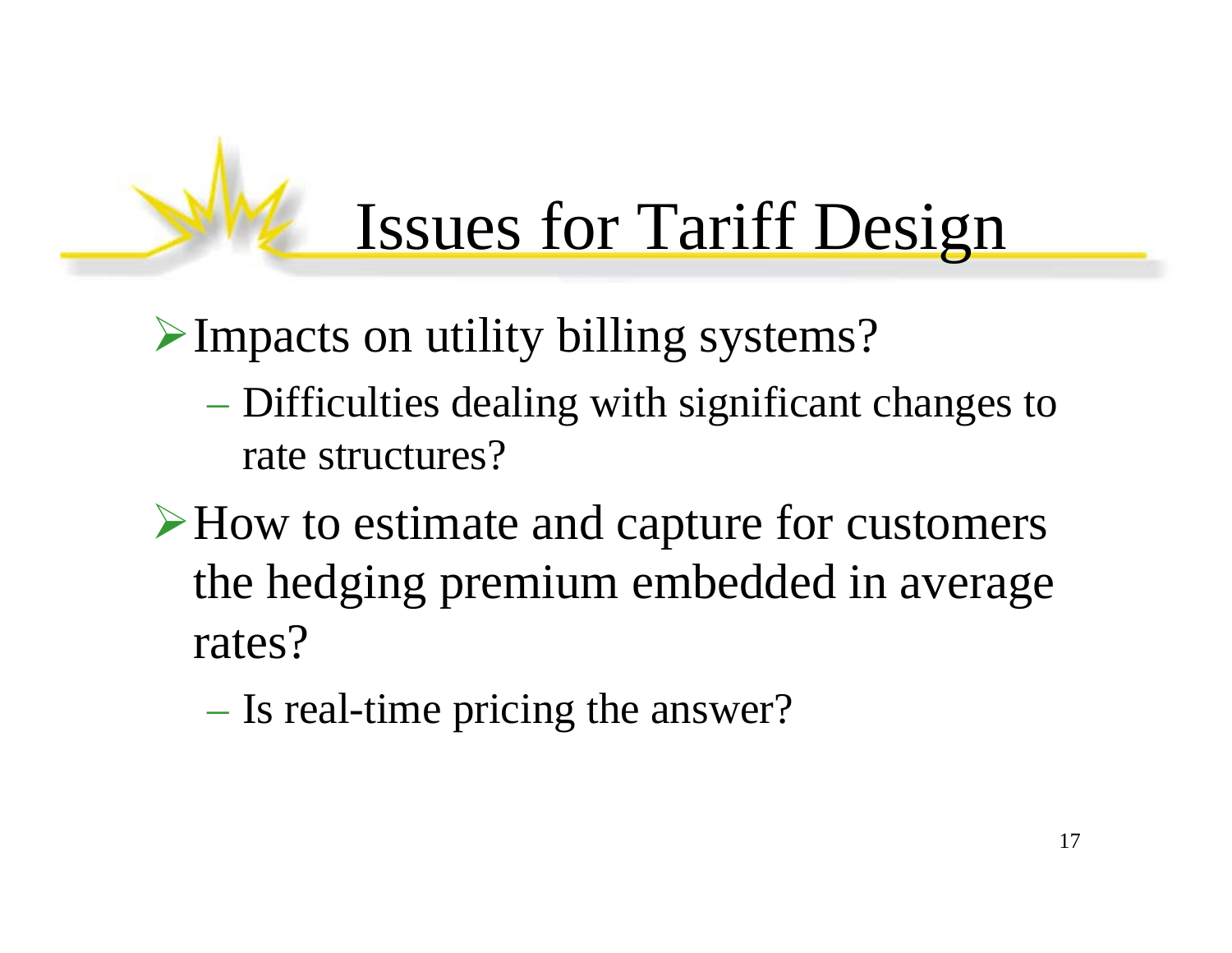# What is the value of the premium for hedged rates?

- $\triangleright$  Theory and analysis suggests that there is a hedge premium in non-dynamic prices
	- Brattle's work suggests this "insurance premium" ranges from 3 to 13 percent for different types of time-varying rates
	- Illinois used a value of 10 percent in its RTP pilot for residential customers
	- Monte Carlo simulations with a standard financial equation suggest a mean value of 11 percent
	- A conservative estimate is 3 percent
- ¾ How can the premium be captured? What costs are avoided? Is this a function of the degree of competition in the market?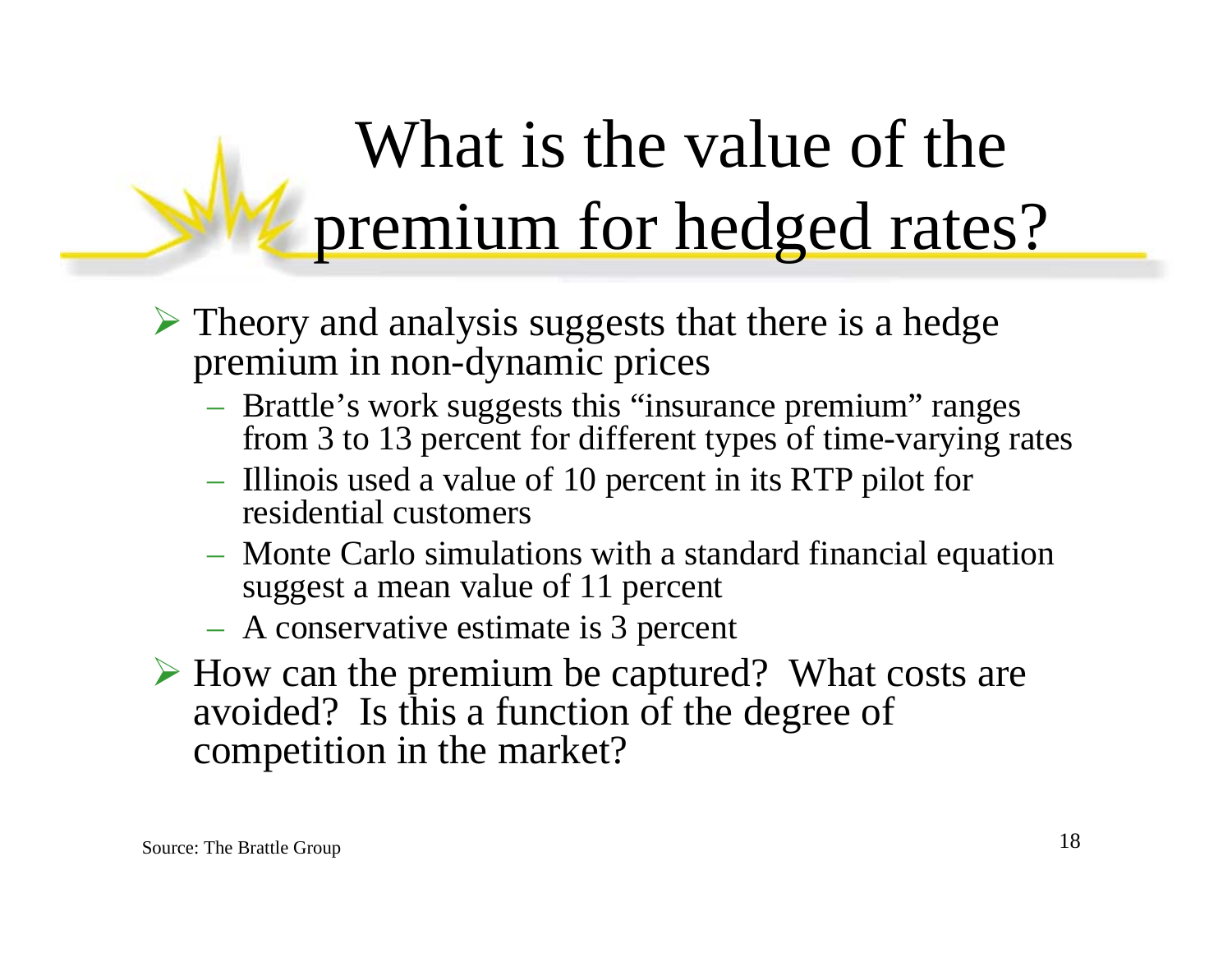## Even a 3% credit significantly increases consumer welfare

#### **Distribution of Bill Impacts**



**Percentile of Customer Base**